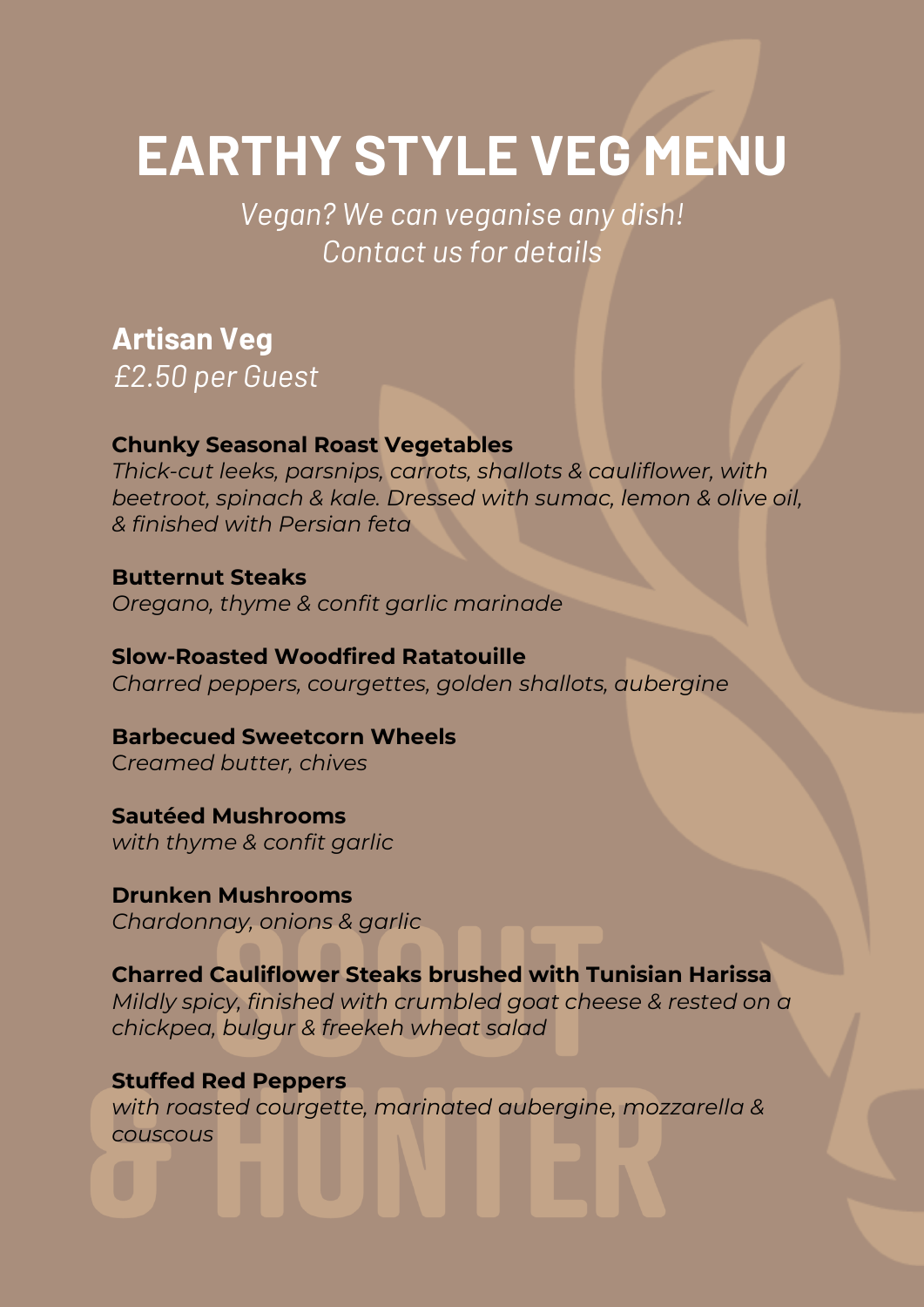# **Artisan Potato Dishes** *£2.50 per Guest*

**Potato Dauphinoise**

*Thinly sliced potatoes with butter, cream, cheese & onions (Request without bacon)*

**Potato Lyonnaise** *A classic French traybake, with stock, onion & garlic*

**Patatas Bravas** *Peppers, onions, tomatoes, paprika*

### **Creamy Mashed Potato with Caramelized Onion**

*Slow-baked King Edward potatoes with double cream & real butter, finished with soft onions & Dijon mustard*

**Roasted Potatoes** *with garlic, thyme & rosemary*

**Roasted Baby New Potatoes** *Crème fraîche, chives & fried shallots*

**Baked Whole Potatoes** *Topped with sour cream, cheese & chives (Request without bacon)*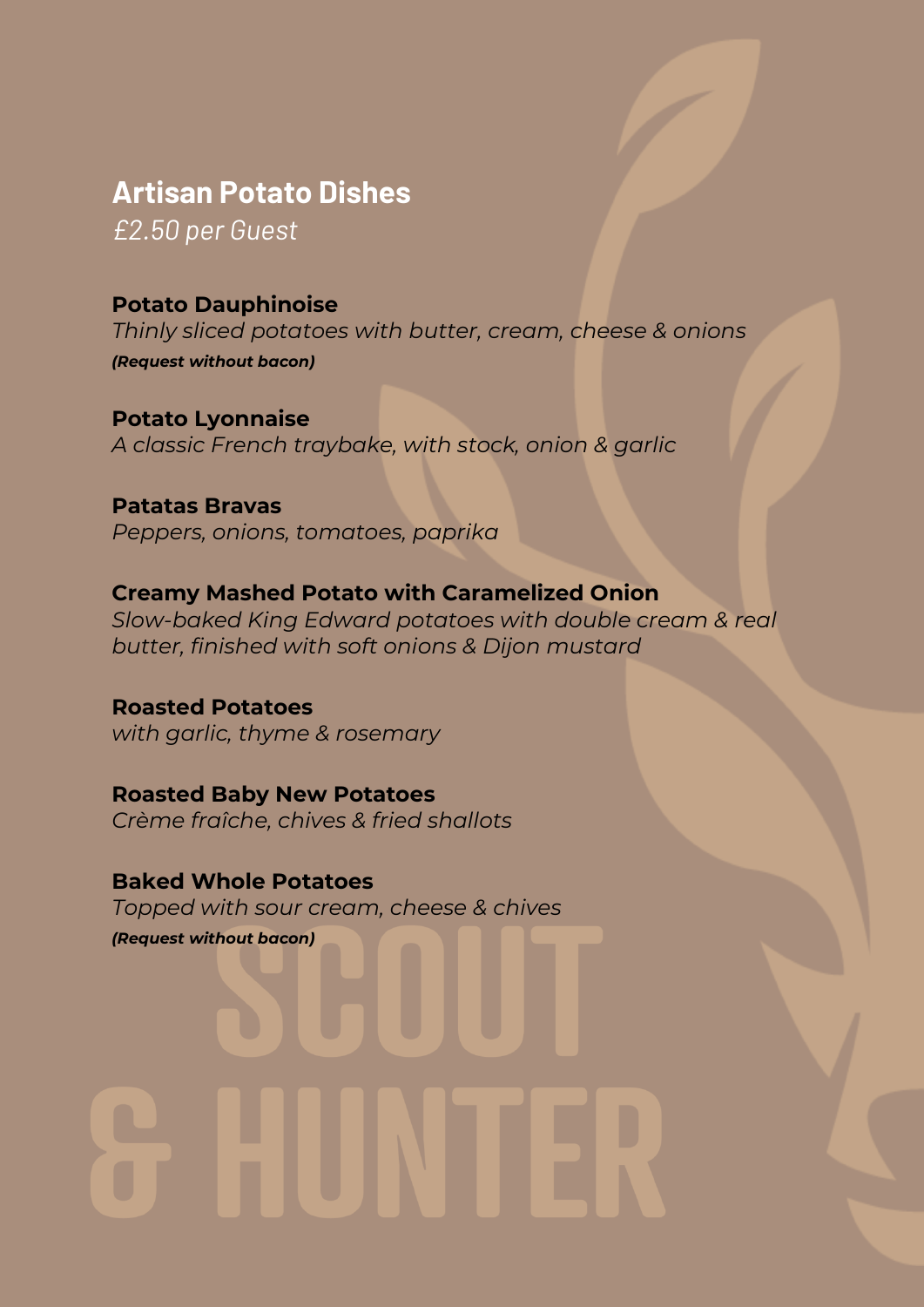## **Scout's Salads**

*£2.50 per Guest*

#### **Caprese**

*Tomato, pesto, mozzarella & red onion with a basil dressing*

#### **Autunno**

*Pesto, spinach & pumpkin ravioli with smoked sundried tomatoes*

#### **Traditional Greek Salad**

*Feta cheese, cucumber, cherry tomatoes, red onion, kalamata olives & a balsamic vinegar dressing*

#### **Moroccan Tabbouleh**

*Toasted grains, couscous, freekeh wheat, chickpeas, parsley, onion, mint, cucumber, fresh tomato, with a lemon, mint yoghurt dressing*

#### **The Australian**

*Smoked bacon lardons, shallot curls, diced confit potato, whole egg with spring onions & thyme, in a mayonnaise dressing (Request without bacon)*

#### **The Not-So-Common Garden Variety**

*Tomatoes, cucumber, red onion, grated carrot, roasted baby beets, mesclun lettuce*

#### **American Slaw**

*Shredded veg, carrot, red and white cabbage, sweet apple, with spiced Creole dressing*

#### **El Asado**

*Roasted corn, roasted red peppers, sweet onion, chives, coriander, patatas bravas, diced tomato*

*(Request without chorizo)*